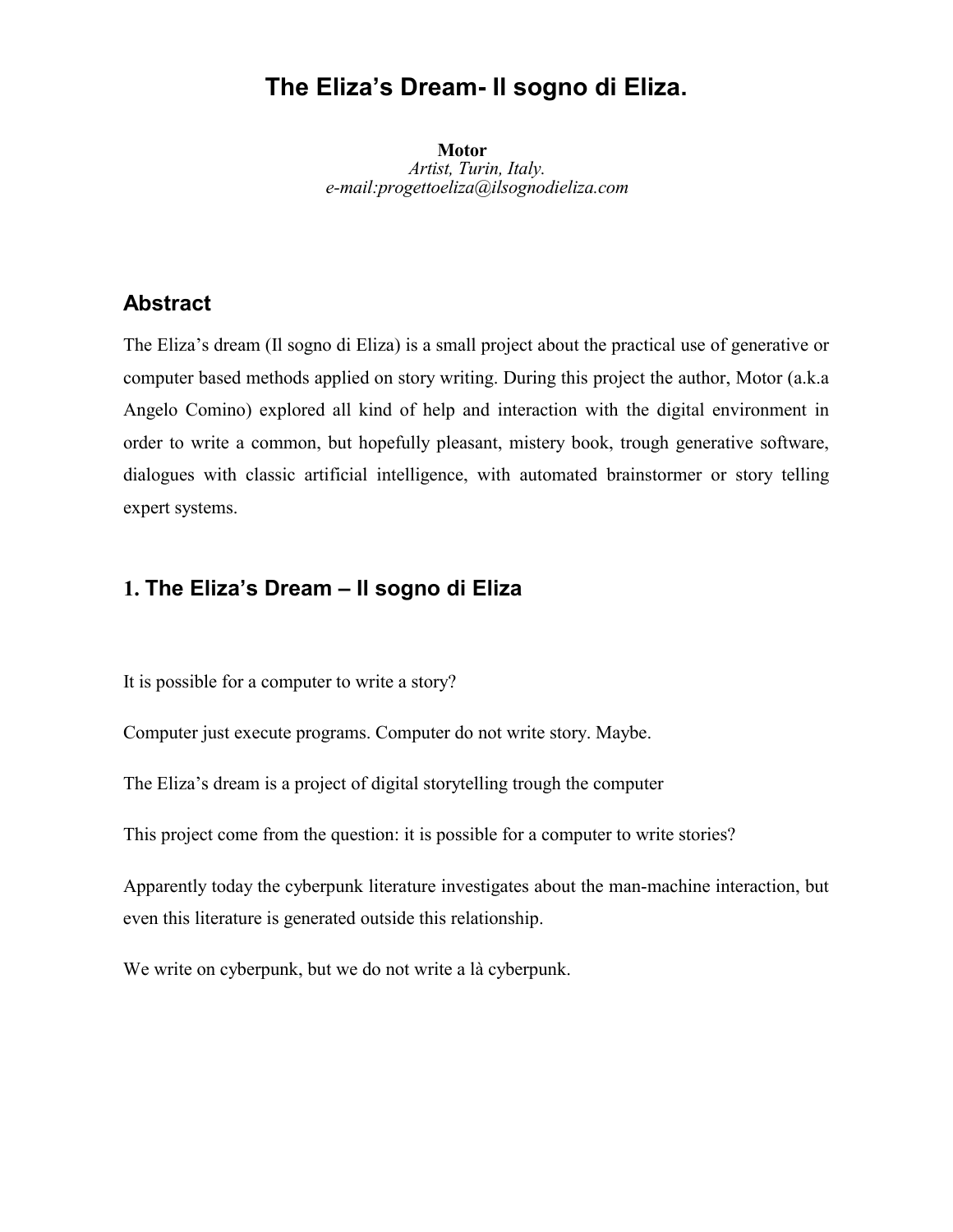Creativity ex-machina? The personal computer superseded the typewriter, but the approach remains the same.

I was fascinated from creative interaction with the machine, to define and analyse narrative structure, to generate ideas, to characterise characters. I used programs. Some are old friends from the mid seventies, some other were written by me ad hoc. I dialogued with artificial intelligence.

I decided to write a story where there are no computers. Too easy otherwise. I wanted to obtain a common horror story, like thousand others you can find in supermarket. The Eliza's dream is just the story of young guy paralysed in a hotel room.

The aim wasn't academic: I'm an artist (I hope!), not a scientist. I just wanted to investigate how this knowledge can be applied to produce something enjoyable by everyone reader.

More I wanted to investigate how much this artware can help people to be creative.

The final Turing test.

A last thought. Some of the software is the result of research efforts, or hobby work. Other is commercial product, already used to generate the huge quantity of telefilm, documentary, weather forecast.

Maybe the political and social news too.

"il sogno di Eliza" is actually published by Addictions, Milan, Italy; apparently is just another horror book on the shelf.

Questo progetto ha origine da una domanda: può un computer scrivere un racconto?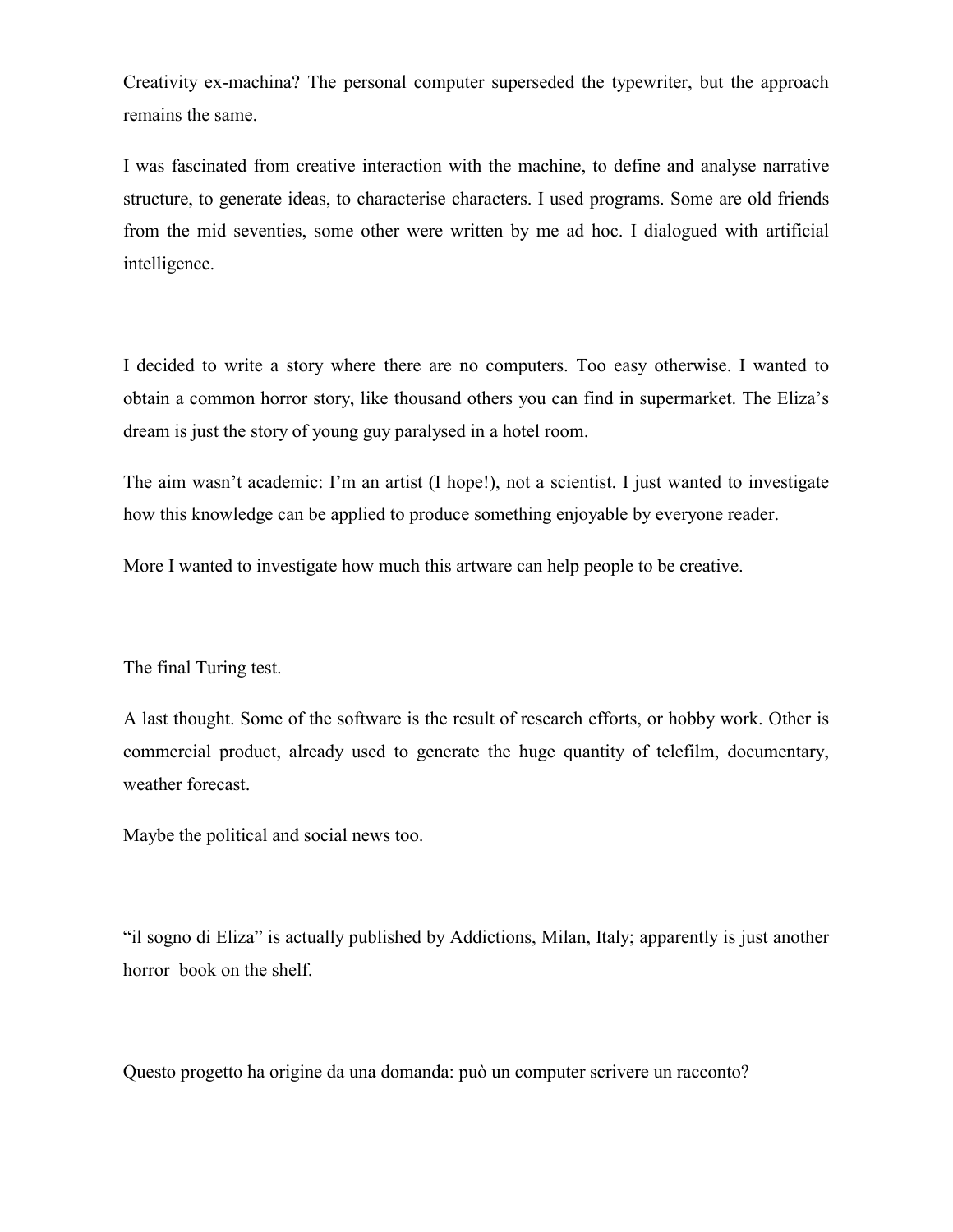L'inquietudine nasce da un'osservazione. Almeno in apparenza, per quanto sia possibile decifrare i percorsi creativi degli scrittori, molta narrativa cyberpunk si occupa dell'interazione computer-uomo, ma viene generata al di fuori di questa interazione.

Si scrive sul cyberpunk, ma non si scrive in modo cyberpunk.

Creatività Ex Machina? Il computer sembra aver ormai del tutto sostituito nella pratica la macchina per scrivere, ma l'uso qualitativo è rimasto lo stesso.

Quali aree del narrare potevano essere interessate da un'interazione più profonda?

Ho pensato all'interazione creativa, alla struttura narrativa, alla generazione del testo. Ho usato dei programmi. Alcuni esistevano già da tempo, altri li ho scritti io. Ho dialogato con intelligenze artificiali, alcune vecchie di quasi trent'anni, altre più giovani.

Ho scelto di sviluppare un racconto dove non compaiono computer. Sarebbe stato troppo facile. Volevo un romanzo da trovare sugli scaffali delle librerie.

 Il sogno di Eliza é la storia di Johnny, un giovane paralizzato, nascosto in una stanza di albergo.

Il peggio è già accaduto, ma non ve ne siete accorti.

Così è nato il sogno di Eliza.

Eliza appunto, come il programma che simula di essere una psicologa e che "parla" con voi.

Il test finale di Turing.

Un'ultima riflessione. Molti dei programmi che ho usato sono freeware accademici o shareware scritti da appassionati, ma non tutti. Alcuni sono software commerciali usati regolarmente dagli sceneggiatori che producono la massa di telefilm, soap opera e colossal che arriva dagli USA.

Forse anche i telegiornali, i quiz, le tribune politiche e le previsioni del tempo?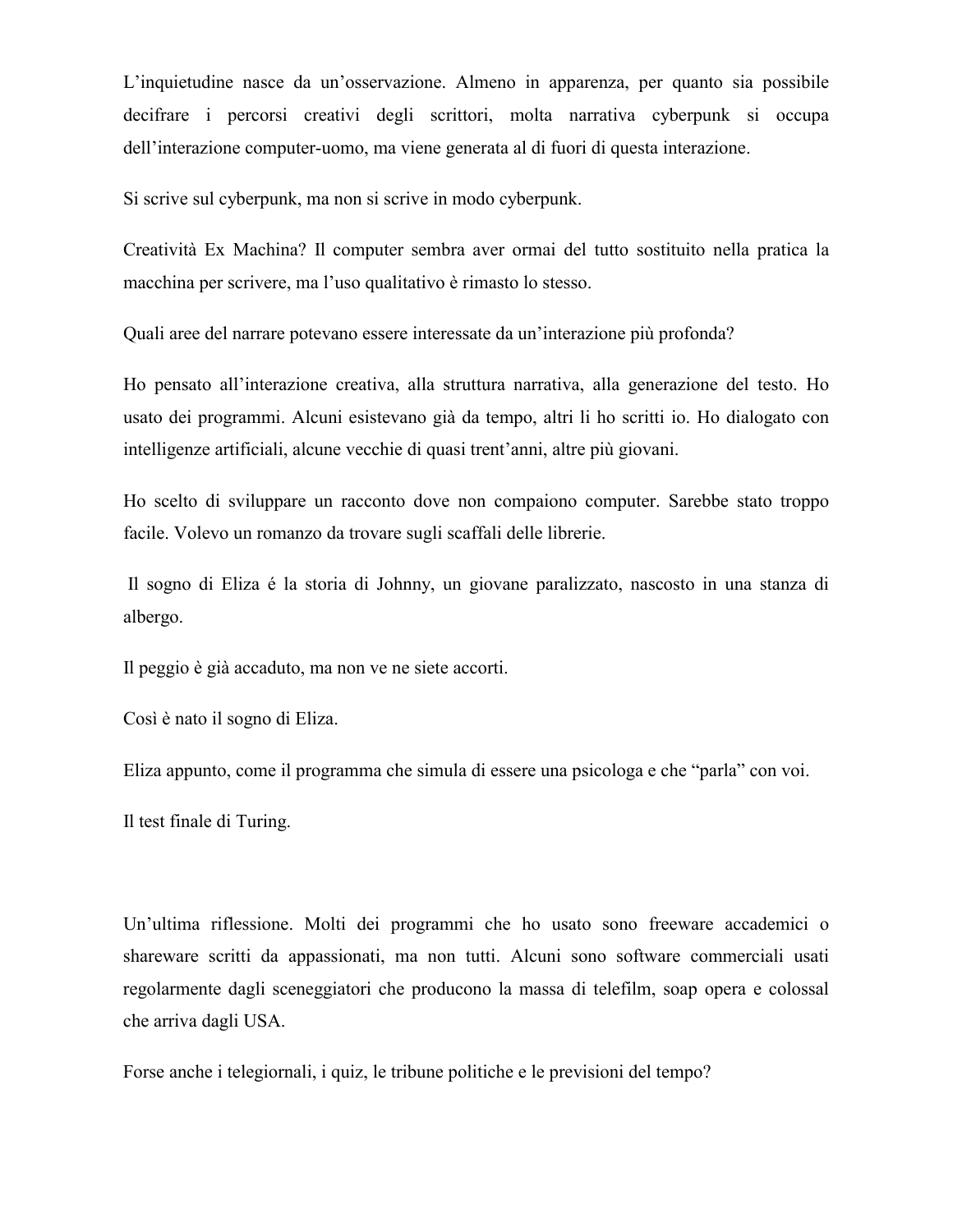Il sogno di Eliza è pubblicato da Addictions, Milano, Italia; a prima vista è solo un normale libro horror negli scaffali delle librerie.

### **2. Eliza 2.0: a collaborative sequel**

The sequel of "The Eliza's Dream" is another experiment trough the interaction between software, hardware and wetware (the authors). This time a group of students and people, joined trough a simple mailing list, will collaborate and learn new approaches, in order to create a new hypertext, probably a cd-rom/web/book object published from the same publisher of "The Eliza's dream". Which impact can have generative or computer based approach teached to a small community? Which cultural landscape will be defined?

People involved is invited to create and discuss plots, sounds, images, to learn new software (other than Office…).

The starting point is the unexplained end of the first book: participants should create alternate versions of the story or add lexias.

This is a small pilot part of the bigger project "Scrittura Mutante" ("Mutant Writing") hosted by Biblioteca Multimediale di Settimo Torinese, a sort of observatory about new way of writing in the new digital environments, realised trough seminars and meetings.

Partecipate is easy: just join the mailing list ilsognodieliza @yahoogroups.com! or visit the web site http://www.ilsognodieliza.com

Si può scrivere attraverso la rete e le macchine?

Partendo da Il sogno di Eliza, (Eliza 1.0?) l'autore attua un altro esperimento sulla trasformazione e sulla produzione del testo nell'era digitale. All'interno del progetto di Scrittura Mutante, in collaborazione con la Biblioteca Multimediale di Settimo Torinese, questo esperimento guarda alla scrittura collaborativa e connettiva, attraverso gli strumenti offerti dalla rete e dai computer. L'opera dunque oltre ad essere frutto dell'interazione con la macchina, nasce dal lavoro di più autori attraverso i meccanismi e le logiche della rete stessa.

I partecipanti seguiranno seminari, workshop e creeranno con l'autore una nuova opera.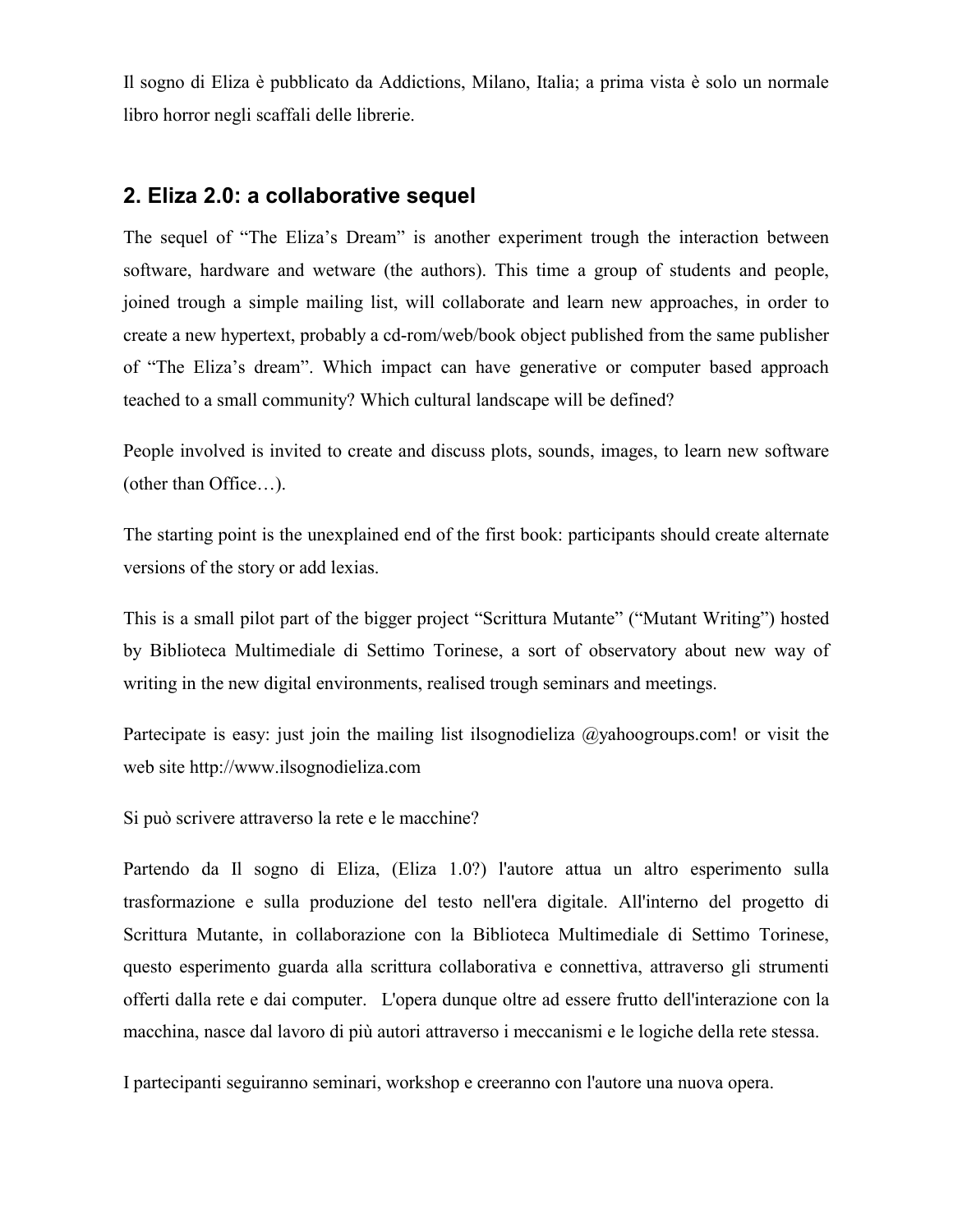Dovranno imparare a lavorare in rete e attraverso la rete, ricreando la storia e il mondo di Eliza.

Scriveranno nuovi testi, generando nuove immagini e nuovi suoni, sperimentando la comunicazione nel digitale.

Quale sarà l'impatto?

Alla fine l'opera verrà pubblicata in rete, su carta e cd-rom (o su chissà quale formato...) da Addictions e presentata alla Fiera del libro.

Firmata da tutti gli autori.

Per partecipare come autore nel progetto basta inviare una mail a: ilsognodielizasubscribe@yahoogroups.com per iscriverti alla mailing list!

#### **3. Methods, software, links.**

Cut-up, keyword stealing, personal brain storming, electronic I ching, strategie oblique... Cutup: il Grande Vecchio ha già detto tutto.

- Keyword stealing: prendete le pagine web sugli argomenti che più vi interessano, aprite il codice html e rubate le parole chiave contenute nei metatag; se vanno bene per i robot dei motori di ricerca dovrebbero andare bene anche per voi.

If the metatags keyword are good for the search engine robots aren't good for you?

- Personal divination: tarocchi automatici e I-ching elettronici, ...vi importa poi molto chi vi aiuta? – automatic tarots and electronic i-ching: does matter from where come help?

- Dramatica 4.0 (Screenplay system) www.screenplay.com (story analysis and development); Mac/pc, usato per scrivere e analizzare la struttura narrativa. Storytelling expert system.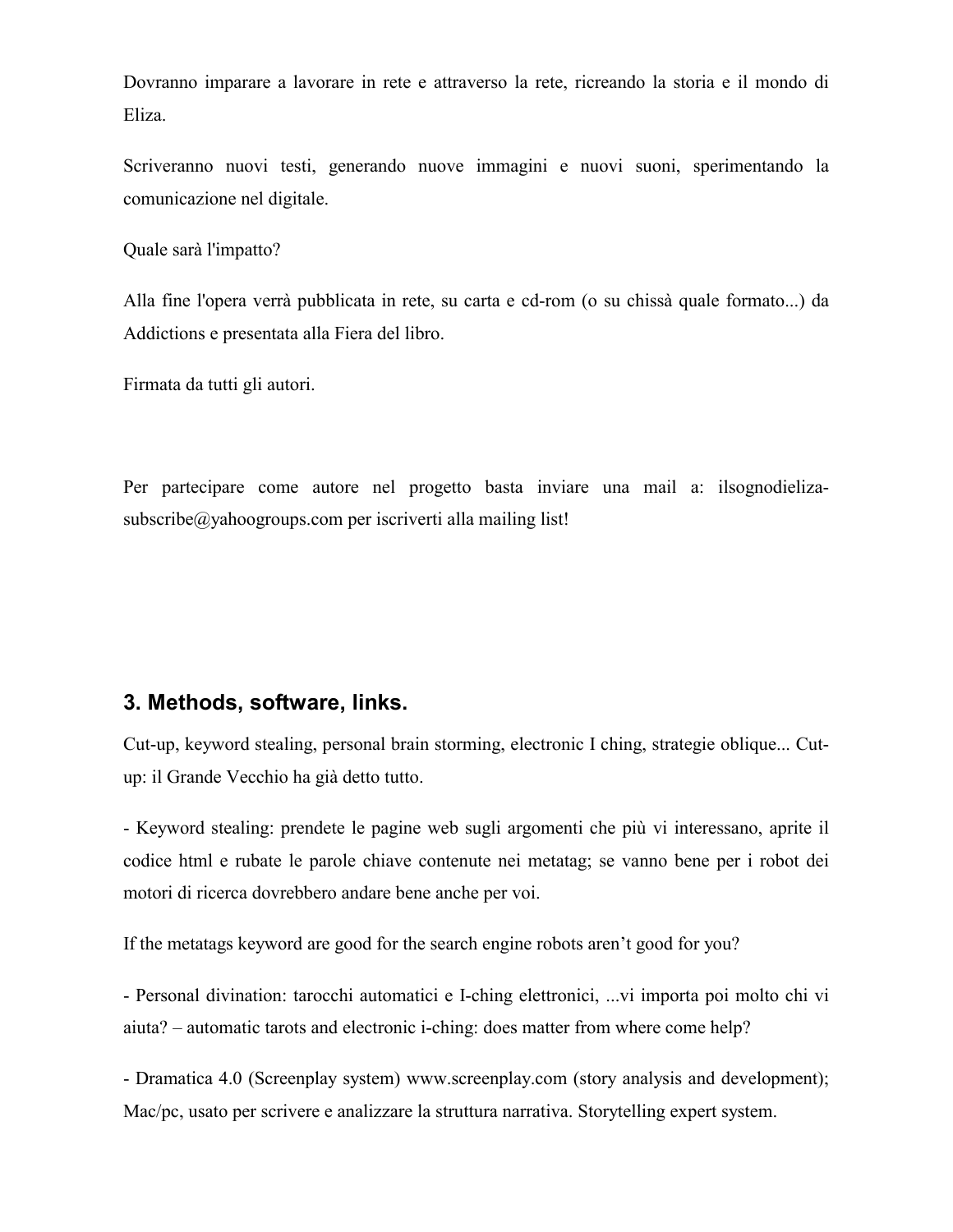- Eliza 6.0.1: (Trans-Tex Software) Tom Bender, shareware Mac, usato per creare i dialoghi con la psicologa Eliza*. WELCOME, FRIEND! THEY CALL ME ELIZA. WHAT CAN I CALL YOU?* – An Eliza implementation for Macs.

-- Alice; variante GNU freeware di Eliza, usata per i dialoghi in chat www.alicebot.org.- A chatterbot. *I am a chat robot. My job is chatting online*.

- Dadaengine: text generator, GNU freeware http://dev.null.org/dadaengin; DOS/ Linux porting Max Ferronato; modificato dall'autore (www.ilsognodieliza.com), usato per generare i "sermoni" del Reverendo Martin. "*Il ciclo di normalizzazione della coscienza è la legge che governa l'Universo ed è virtualmente sconosciuta. Questo perché è stato spietatamente soppressa ATTRAVERSO LA STORIA. I Grandi Signori Occulti hanno distrutto Von Neumann perché sapeva troppo. È evidente che il senso segreto della vita è la LEGGE ORIGINALE."*

-- Reel People: (html) www.screenplay.com/reel\_people/

- IdeaFisher 6.0 : automated brainstorming Mac

- Emission Statement: (Lumprey Systems) shareware Macintosh. "*To develop our competency by ensuring customer satisfaction while developing multiple-sourcing that is value-added*."

- Bullshit generator www.dack.com/web/bullshit.html

- UGO www.geocities.com/SiliconValley/Grid/3318/

- Anagrams (Andrew Trevorrow), shareware Mac, *The Eliza's dream - hazard meet lies - the mazes derail …*

- Elizashock (programmato dall'autore- programmed by the author) Macromedia Director movie www.ilsognodieliza.com, cut-up machine.

- Talking Board (programmato dall'autore - programmed by the author) Macromedia Director movie, cut-up machine www.ilsognodieliza.com.

- Peepshock (programmato dall'autore - programmed by the author) Macromedia Director movie www.ilsognodieliza.com, genera frasi su un dizionario tratto da Crash di J. Ballard, usato per generare titoli ed immagini. – based on a J.Ballard's Crash sampling.